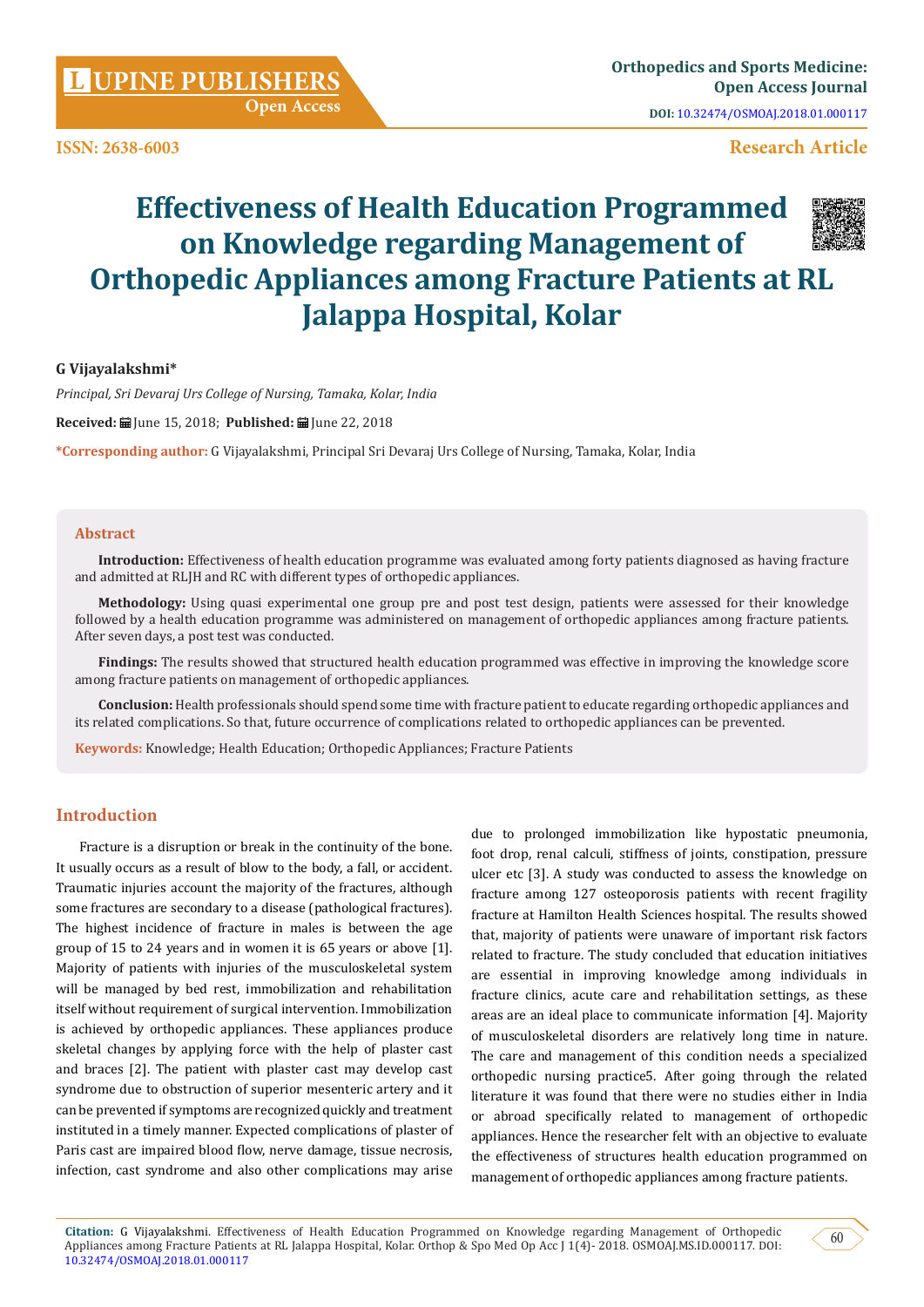## **Materials and Methods**

This study was based on Ludwig Von Bertalanff's general system theory. The design used for the study was quasi experimental one group pre test and post test. Based on the objectives of the study, a structured knowledge questionnaire and a lesson plan of health education on management of orthopedic appliances among the fracture patients was prepared in English and then it was translated to Kannada since the study participants communication and understanding were only in Kannada. Later the tool and health education lesson plan was validated by eight research and subject experts for its adequacy and appropriateness. After obtaining an ethical clearance from an institutional ethical committee, a written consent was obtained from the Medical Superintendent of RL Jalappa hospital and research centre, Tamaka, Kolar. After taking consent from the patients, through simple random sampling technique lottery method, 40 patients were selected who were diagnosed as having fracture and admitted to hospital with different orthopedic appliances, with the age group of 20 to 60 years, able to communicate with kannada or English language and willing to participate in the study. Patients who were critically ill, developed complications during the study period and mentally challenged were excluded from the study. Then the data was collected by using structured knowledge questionnaire on management of orthopedic appliances. Followed by on the same day, a health education on management of orthopedic appliances were administered using chart, flash card, pamphlet and OHP by individually and in groups. After seventh day, post test was conducted using same questionnaire. The data was collected from 26<sup>th</sup> June 2014 to 30<sup>th</sup> July 2014 in orthopedic wards.

## **Results**

#### **Socio-demographic variables**

| <b>Variables</b>      | No of patients | Percentage |
|-----------------------|----------------|------------|
| Age in years          | 15 (20-30yrs)  | 37.5%      |
| Male                  | 22             | 55%        |
| Married               | 28             | 70%        |
| Hindu                 | 28             | 70%        |
| Rural                 | 32             | 80%        |
| High school           | 13             | 32.5%      |
| Joint family          | 26             | 65%        |
| Coolie                | 21             | 52.5%      |
| Income Rs. 5000/month | 16             | 40%        |

**Table 1:** The Socio-demographic variables of fracture patients.

Table 1 displays socio-demographic variables of fracture patients. The majority( 37.5%) of fracture patients in this study were in the age group of 20-30 years and 30% of them with age group of 51-60 years, most(55%) of them were males, 70% of them

were married, 70% of them were Hindus, 80% of them were belong to rural area, 32.5% of them were studied up to high school, 65% of them were belong to joint family, 52.5% were coolie workers and 40% of fracture patients family income was below Rs.5000/ month.

**Table 2:** Area wise pretest mean Knowledge score distribution

#### **Knowledge score of fracture patients**

| of fracture patients.                          |      |           |  |  |  |
|------------------------------------------------|------|-----------|--|--|--|
| <b>Knowledge Area</b>                          | Mean | <b>SD</b> |  |  |  |
| Knowledge related to fracture                  | 2.67 | 1.68      |  |  |  |
| Knowledge related to orthopaedic<br>appliances | 4.42 | 2.40      |  |  |  |
| Knowledge related to diet                      | 0.67 | 0.96      |  |  |  |
| Knowledge related to activity                  | 1.02 | 0.68      |  |  |  |
| Knowledge related to rest & sleep              | 0.4  | 0.62      |  |  |  |
| Knowledge related to follow up                 | 0.8  | 0.74      |  |  |  |
| Overall knowledge                              | 9.98 | 7.08      |  |  |  |

After obtaining socio-demographic data, the fracture patients were assessed for their knowledge score on management of orthopedic appliances and presented in Table 2. Based on overall knowledge score obtained by fracture patients, they were grouped under inadequate knowledge (who scored below 50%), moderately adequate knowledge (who scored 50 to 75%) and adequate knowledge (who scored 76% and above) and presented in Figure 1.



## **Effectiveness of health education programmed in improving knowledge score**

After administering health education programmed, a post test was conducted to know the effectiveness of health education programmed on management of orthopedic appliances and the results revealed that, the pre test mean knowledge score was 10.37